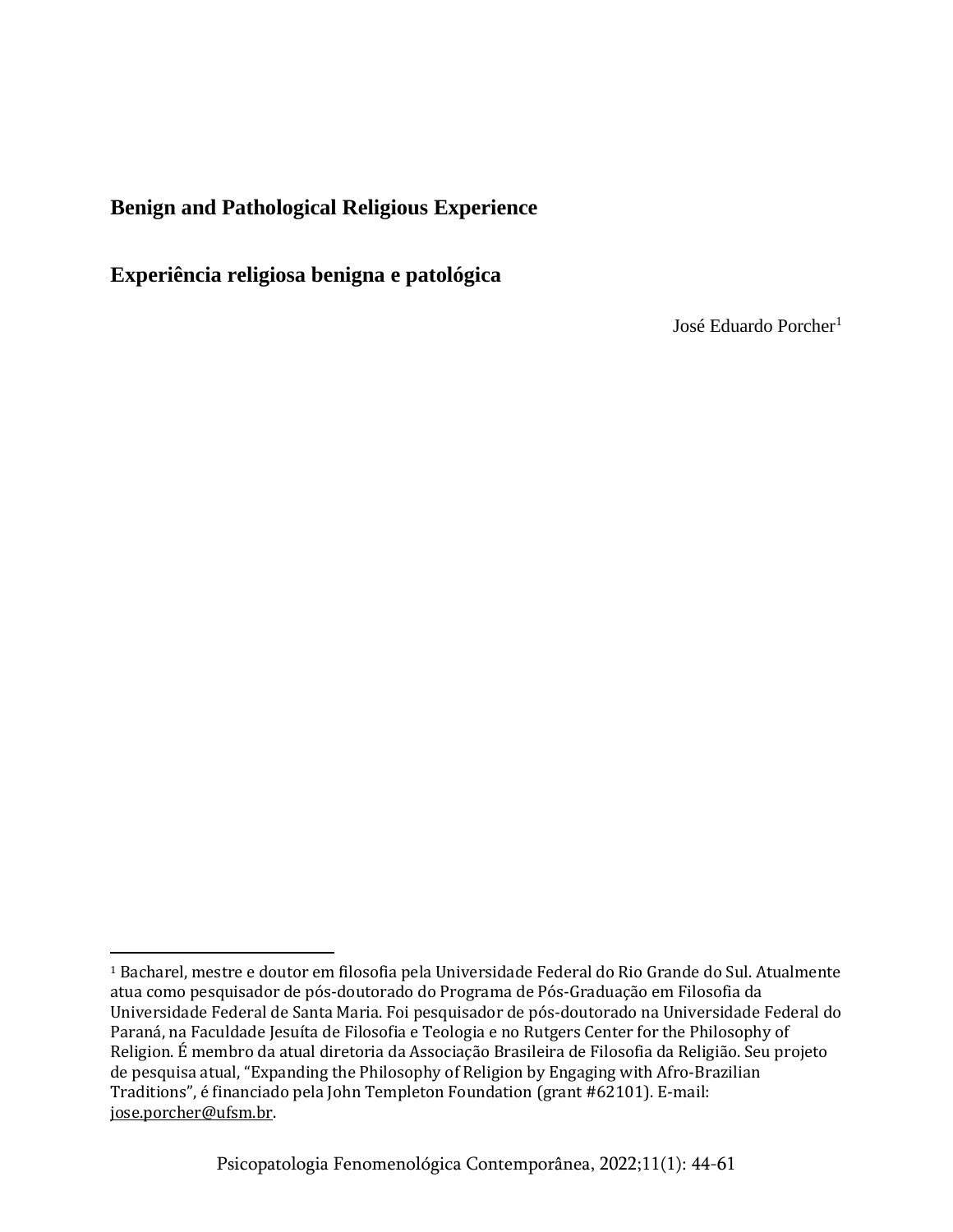#### **Abstract**

In this paper, I draw on phenomenological analyses of religious voice-hearing and related experiences to elucidate the role of phenomenology in discerning benign from pathological religious experience. First, I present phenomenological discontinuities between cases of benign and pathological voice-hearing by drawing on a study of first-person accounts of voice-hearers within the Pentecostal movement which evinces that voice-hearing is not inherently pathological. Second, I introduce the epidemiological continuity of psychotic-like phenomena by drawing on a study of the contextual and responsive differences between clinical and non-clinical voice-hearers which point to the contexts wherein voice-hearing does not lead to pathology. Third, I present a successful case where the meaning of the anomalous experiences is validated and normalized by drawing on studies of mediumistic experience which illuminate its therapeutic benefits. Finally, I argue that failing to take the voice-hearer's lived experience into account in the diagnostic moment can result in the pathologization of benign experiences.

**Keywords**: religious experience; voice-hearing; phenomenology; medicalization.

#### **Resumo**

Neste artigo, baseio-me em análises fenomenológicas da audição de vozes religiosas e experiências relacionadas para elucidar o papel da fenomenologia no discernimento da experiência religiosa benigna da patológica. Em primeiro lugar, apresento descontinuidades fenomenológicas entre casos de audição de voz benigna e patológica, com base em um estudo de relatos em primeira pessoa de ouvidores de vozes dentro do movimento pentecostal que evidencia que a audição de vozes não é inerentemente patológica. Em segundo lugar, apresento a continuidade epidemiológica dos fenômenos psicóticos a partir de um estudo das diferenças contextuais e responsivas entre ouvidores clínicos e não-clínicos que aponta para os contextos em que a audição de vozes não leva à patologia. Em terceiro, apresento um caso de sucesso em que o significado das experiências anômalas é validado e normalizado com base em estudos da experiência mediúnica que iluminam seus benefícios terapêuticos. Por fim, argumento que não levar em conta a experiência vivida do ouvidor no momento diagnóstico pode resultar na patologização de experiências benignas. **Palavras-chave**: experiência religiosa; audição de vozes; fenomenologia; medicalização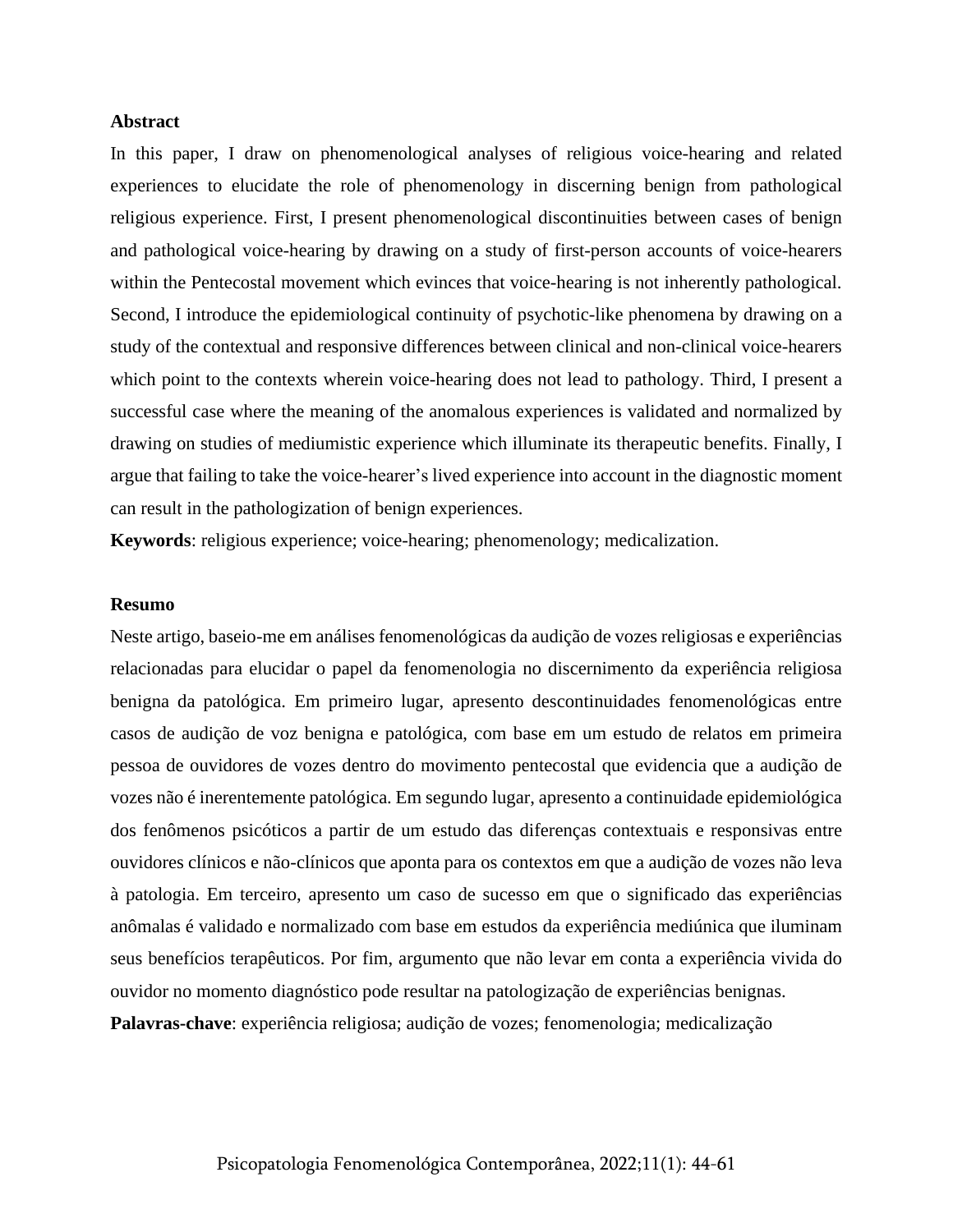## **Introduction**

The voice of the Lord is powerful; the voice of the Lord is full of majesty. Psalm 29:4 (KJV)

Ezekiel was a priest and a prophet who experienced visions and voices for 22 years during the 6th century BCE, in a period during which several people from the ancient Kingdom of Judah were captives in Babylon. In a glaring case of retrospective medicine, George Stein all but diagnoses Ezekiel with schizophrenia.

Like any prophet, Ezekiel hears the voice of God, and it is his prophetic task to relay God's message onto the people. He hears the voice of God more often (93 times) than any other prophet, and the way God addresses him as "son of man" or "mortal" is also unique. Ezekiel experiences a variety of other auditory phenomena, including command hallucinations which are not described in any other prophet, 3:3 "He said to me; mortal, eat this scroll that I give to you and fill your stomach with it. Then I ate it; and in my mouth it was as sweet as honey." (2010, p. 101)

This is an extreme example of someone's lived experience being ignored in the formation of a pathologizing judgment. However, it is common for voice-hearers to be forbidden to talk about their experiences, which makes it more difficult for them to understand how the voices influence their daily lives (Woods, 2013). In this paper, I will explore anomalous experiences and their religious interpretations to investigate that region which, according to William James, "contains every kind of matter: 'seraph and snake' abide there side by side" (1902, p. 426).

There are many waysto draw out taxonomies of religious experiences. Rodney Stark (1965) usefully categorized them into four families: *confirmatory* (e.g., awe, reverence); *responsive* (e.g., awareness of divinity); *ecstatic* (e.g., bodily excitement); and *revelational* (e.g., visions, voices). I will focus here on the last kind, giving special attention to the phenomenon of hearing voices in the absence of any speaker, which in the clinical literature is also known as Auditory Verbal Hallucination,<sup>2</sup> a common symptom of psychosis that affects approximately 75% of people with

<sup>&</sup>lt;sup>2</sup> I will forgo completely the use of this clinical term because of the pejorative connotation of the term "hallucination". The term "Auditory Verbal Hallucination" has been created by professionals who do not typically have the experience themselves, and which, because it is rejected by service-users and their organizations (such as the Hearing Voices Movement), colonizes the experience of voice-hearers. Cf. Dillon & May (2002).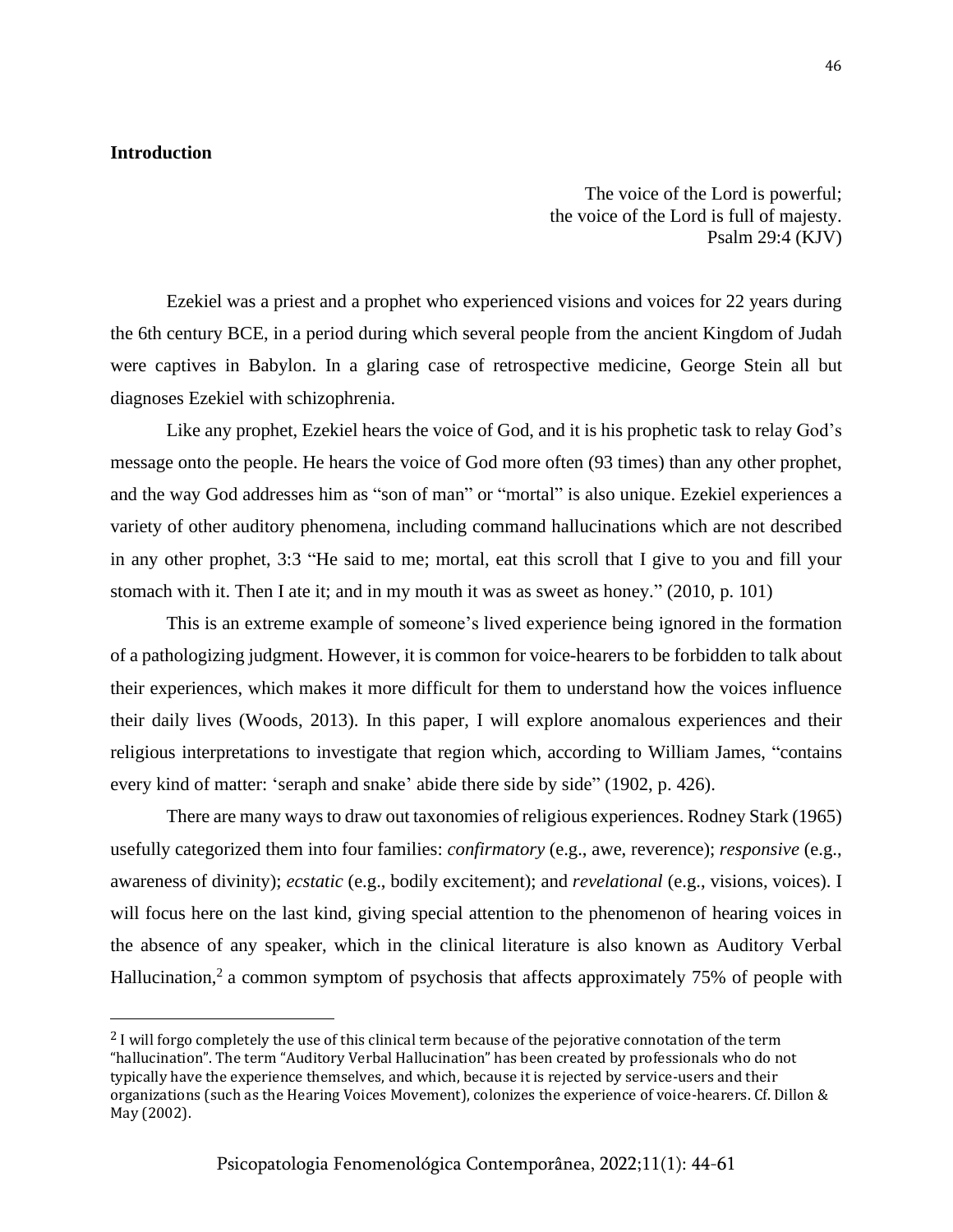schizophrenia (Nayani & David, 1996). The phenomenology of voice-hearing is diverse, involving single or multiple voices, which may be known or unknown, speaking sequentially or simultaneously, in the first, second, or third person, and which may give orders, comments, insults, or encouragement (Jones, 2010).

Voice-hearing occurs in many contexts, throughout most cultures, and in possibly every moment in human history, but it is of special interest to this investigation because it is particularly common in the texts and customs of most of the world's major faith traditions, both ancient and contemporary, and certainly in the Abrahamic religions (Cook, 2019). As Ezekiel illustrates, the voice of God is frequently heard in the Old Testament. Although it is generally only implicitly encountered in its prophetic works, in the Pentateuch conversations between God and the Patriarchs, and between God and Moses, are narrated as any other conversation between two people.

The New Testament presents fewer examples of what may be interpreted as voice-hearing, but the identifiable voices are very significant and, as with the Old Testament, many unhesitatingly identify examples of voice-hearing within its pages. For example, Jesus and Paul are listed by John Watkins (2008, p. 30) among "famous voice hearers". Paul's conversion experience certainly features among the most culturally meaningful cases of voice-hearing among foundational religious figures.

And as he journeyed, he came near Damascus: and suddenly there shined round about him a light from heaven: And he fell to the earth, and heard a voice saying unto him, Saul, Saul, why persecutest thou me? And he said, Who art thou, Lord? And the Lord said, I am Jesus whom thou persecutest: it is hard for thee to kick against the pricks. And he trembling and astonished said, Lord, what wilt thou have me to do? And the Lord said unto him, Arise, and go into the city, and it shall be told thee what thou must do. (Acts 9:3-6 KJV)

Finally, Islamic tradition may be said to be founded upon a voice-hearing experience. In the year 610 CE, at the age of 40, Muhammad experienced a vision of the archangel Gabriel and heard a voice which told him that he was God's last prophet. From this time on, he continued to hear a voice that conveyed to him words which were compiled in the Qur'an (literally meaning "recitation"). It is thus usually understood that God was the speaker, and that Gabriel was only a mediator. Within the Qur'an itself it is said that God had previously sent revelations to the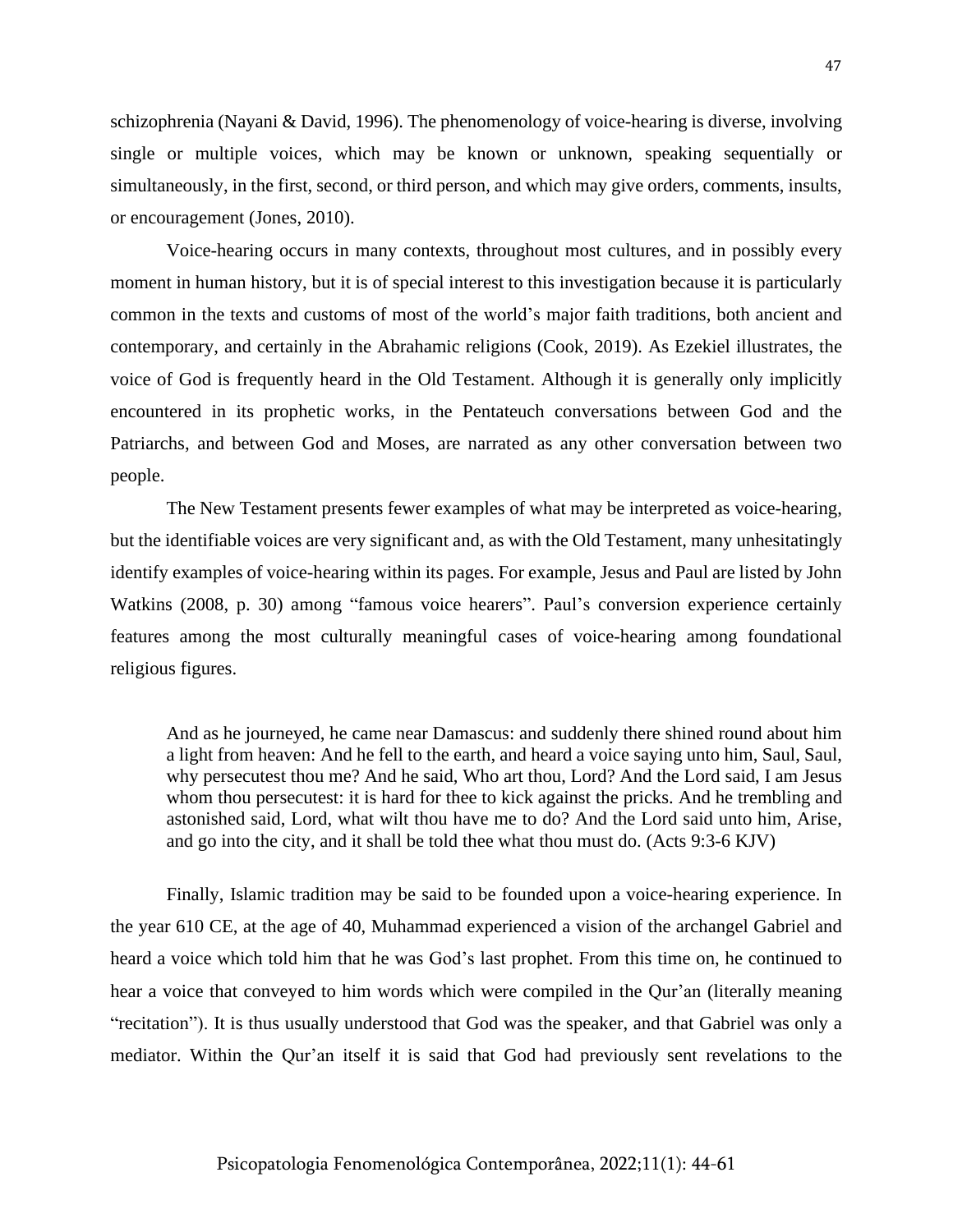patriarchs and prophets of Hebrew scripture and Jesus: "To Moses God spoke directly" (Surah 4:163-164).

But even if voice-hearing is a normative experience in the scriptures of the Abrahamic religions, in an increasingly medicalized society, anomalous experiences of every kind raise the question of whether, if the experient is sincere, he or she is mentally ill. Thomas Szasz (1973, p. 101) once quipped that "If you talk to God, you are praying; if God talks to you, you have schizophrenia". This quotation is often taken out of context and quoted by people who take it literally. But it was written in a spirit of criticism to underline the pathologizing tendencies of psychiatry in Szasz's day. That said, one does not have to agree with sweeping medicalizing generalizations to understand that, as Simon Dein and Roland Littlewood (2007, p. 214) remark, "It is when God replies that the particular issue of pathology in prayer seems most pertinent".

As Tasia Scrutton (2016) observes, both the general public and psychiatrists can be guilty of pathologizing by attributing or diagnosing a mental disorder purely based on hearing voices. The question, then, is whether and how we may be able to differentiate benign and pathological voices. While this may seem like an entirely academic debate, the label that is attached to a voicehearer's experience has a real-world impact on how the voice-hearer is treated and whether they are medicalized (McCarthy-Jones, 2012, p. 334).

In the following sections, I will draw on phenomenological analyses of religious voicehearing and related experiences to elucidate the epistemic role of phenomenology in discerning benign from pathological religious experience. First, I will present phenomenological discontinuities between cases of benign and pathological voice-hearing by drawing on a study of first-person accounts of voice-hearers within the Pentecostal movement which evinces that voicehearing is not inherently pathological. Second, I will introduce the epidemiological continuity of psychotic-like phenomena by drawing on a study of the contextual and responsive differences between clinical and non-clinical voice-hearers which point to the contexts wherein voice-hearing does not lead to pathology. Third, I will present a successful case where the meaning of the anomalous experiences is validated and normalized by drawing on studies of mediumistic experience which illuminate its therapeutic benefits. Finally, I will argue that failing to take the voice-hearer's lived experience into account in the diagnostic moment can result in the pathologization of benign experiences.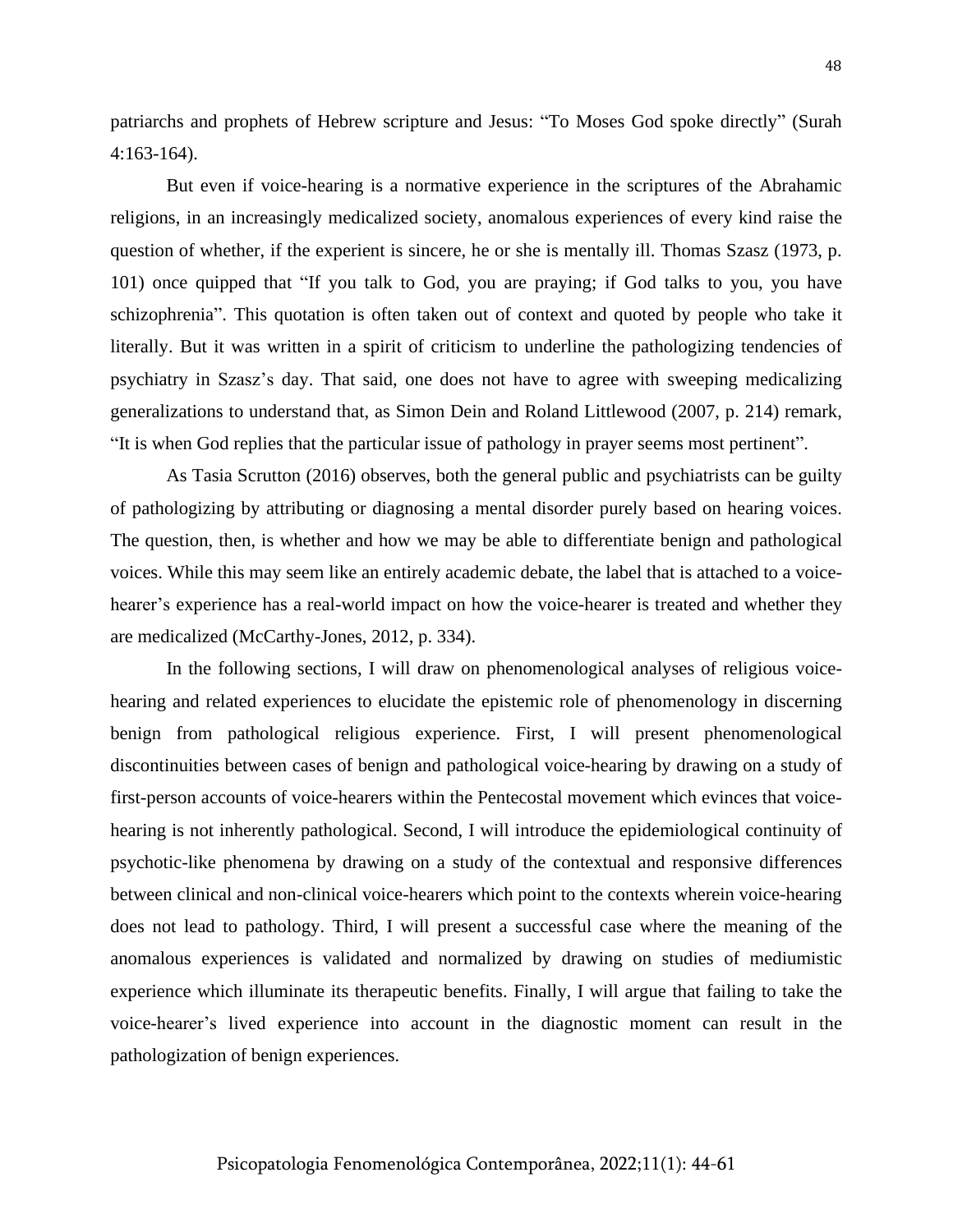#### **Phenomenological discontinuity**

James (1902, pp. 31-2) defined religion as "the feelings, acts, and experiences of individual men in their solitude, so far as they apprehend themselves to stand in relation to whatever they may consider divine". He classified religious states with similar non-religious ones, distinguishing them only with reference to their significance in the lives of those who experienced them (Dein, 2010).<sup>3</sup> In the spirit of James, we need detailed phenomenological descriptions of diverse religious experiences and their relationship to culturally-sanctioned states of psychopathology. This research needs to be ethnographically informed, taking into account indigenous conceptualizations of the self and agency.

Dein and Littlewood's (2007) work on the experience of hearing God's voice is illustrative of this type of research, most commonly referred to as Interpretive Phenomenological Analysis (IPA). By acknowledging the researcher's position in the analytic process, the IPA method can detect the two levels of interpretation involved: the participant making sense of their experience, and the researcher, in turn, making sense of that (Smith and Osborne, 2003). In other words, as IPA seeks to explore the lived experience of individuals who make up a homogenous group, rather than making generalizations that apply to all, fewer participants examined in greater depth is considered better than a descriptive analysis of many individuals.

One contemporary group in which hearing God's voice is relatively common are the members of the Pentecostal movement, with its emphasis on direct personal experience of God (Davies *et al.*, 2001). Much of the literature on divine communication within this group contemplates prophecy (Poloma, 1998) and glossolalia (Spanos *et al*., 1986), but much less work has focused on direct communication *from* the Divine—although, again, this kind of experience is common among evangelical Christian groups, who rate it more positively than do either psychotic patients or the general population (Dein and Littlewood, 2007, p. 217). To correct this oversight, Dein and Littlewood asked 40 members of an English Pentecostal church of around 110 people in north-East London to complete a questionnaire on prayer. Those who reported that they heard God's answering voice were then interviewed.

<sup>3</sup> Cp. Littlewood (1997, p. 67): "Mental illness and spirituality are not two distinct natural phenomena 'out there,' existing independently of human volition. They are both social—cultural if one prefers—ascriptions. Neither has some substantive core whose elucidation through psychophysiological, phenomenological or ultrahuman procedures could enable us to define its essence and thus differentiate it from the other. Neither experience is a self-evident datum.".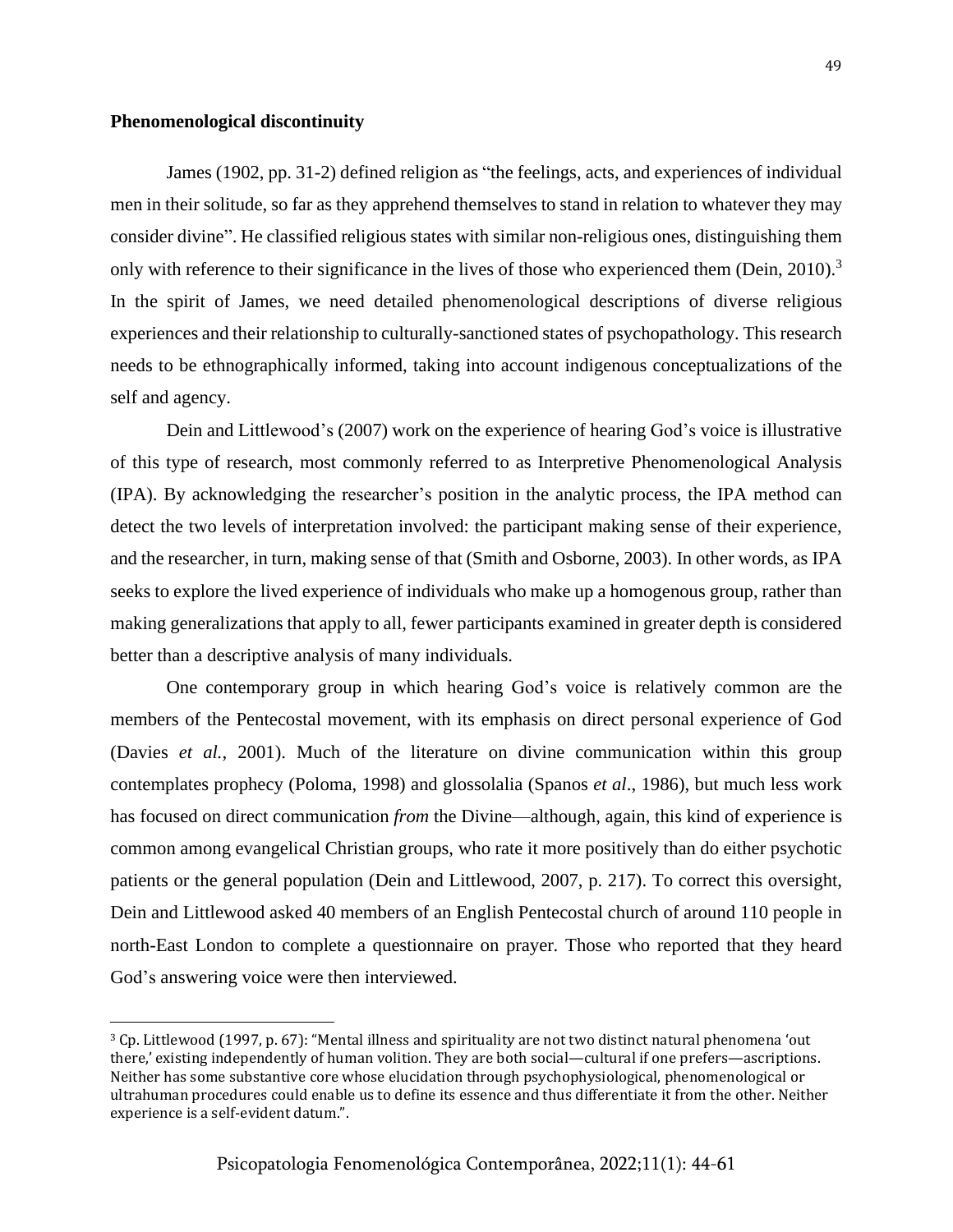The participants who completed the questionnaire describe diverse ways in which God communicates with them: "through events in the external world, as personal messages through hearing sermons, in reading the Bible, through an internal voice, through an audible external voice, as a compulsion, through interjected thoughts and emotional changes, or as complex imagery including visions and dreams" (2007, p. 218). The authors then focused on the 25 participants who experience hearing God's voice either internally or externally.

The participants are clear that this voice was not part of their own thoughts. "Diana", a 26 year-old woman, noted:

It is not like, when say for instance my body is telling me I am thirsty so I think in my mind, I think I will make myself a drink now. It is not like that. It is definitely something outside of me, talking to me. (2007, p. 218)

Dein and Littlewood report that, in the case of the 15 informants who heard voices from outside the head, this is often associated with initial feelings of bewilderment and disbelief, and that for most of these informants the experience of external voices happened only once. One of the participants, a 28-year-old woman, reports an audible voice being heard once in her life after she and her husband prayed fervently for a baby for several months:

I was driving back to work in my car and saying thank you God for the day and singing hymns. It all went quiet and all of a sudden I heard an audible voice. I believed it was in the car and it said, 'you will have a son and you will name him Isaac'. I turned round and looked behind me because I thought this is crazy: how did someone get in my car? I looked but there was no one so I carried on driving and thought, 'Is this you God or am I losing my mind. I have finally lost it!' I wanted a baby so much I thought there was a voice talking to me telling me I am going to have a baby. The voice repeated the same thing, 'You will have a son, you will name him Isaac.' At that moment I believed it was the Holy Spirit talking to me. (2007, p. 220)

Regarding this kind of imperative communication, an important finding from the interviews is that, although participants generally state that they would automatically obey God's voice, Dein and Littlewood report that "in practice, many tell us that they have not: they still have a degree of freedom. They feel themselves clearly responsible for whether they do obey" (2007, p. 224). This element of choice is a flagrant phenomenological discontinuity between God's voice and most voices arising in mental illness. The testimony of "David" is an excellent example of distinguishing between what the patient himself calls "psychotic voices" and what he calls "the voice of God",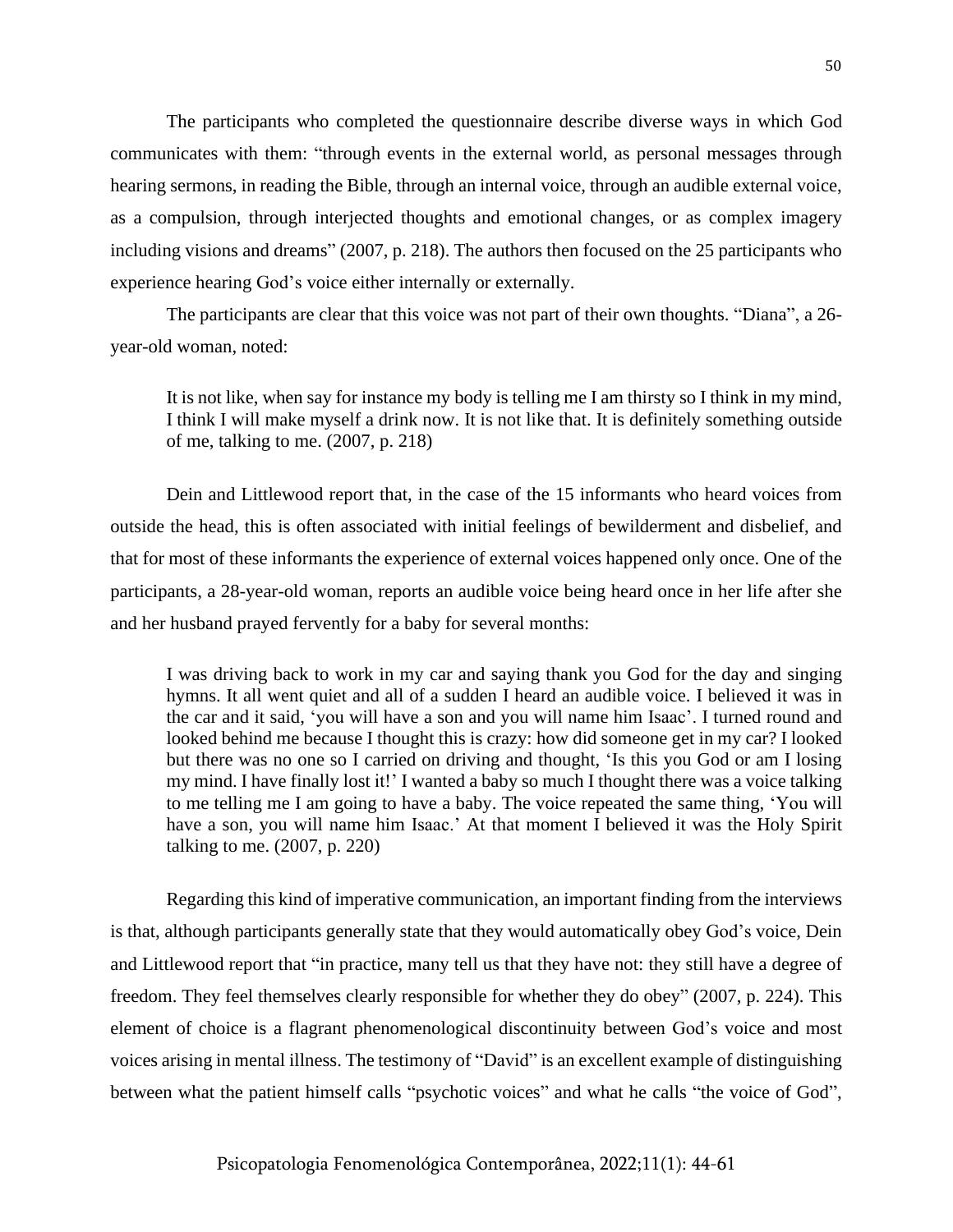and it sheds light on the patient's point of view as an *expert by experience* in distinguishing them. David had a psychotic breakdown several years before the interview:

When I was going through my breakdown, I would get quite nasty and aggressive thoughts and voices in my head, which I didn't know how to handle. These were very forceful and pushy… (2007, p. 224)

On being asked how these voices differed from that of God, David notes that the voice of God does not compel:

God says something and doesn't force you, so you do what you like with it. It is much easier to respond than with a negative voice. [By contrast, with the psychotic voices] you can't refuse to do something when you hear them. They are very pushy. (2007, p. 224)

And further comparing the voice of God to the psychotic voices he knew from previous experience:

It is very calm and peaceful and doesn't force you. He tells you what you should do but basically it is up to you… [So if you ask God a direct question] 'Should I go for this job, for instance, or should I do such-and-such?' the only time you will get a no, is when it is for your benefit and it is not good for you. (2007, p. 224)

So far, we have two important phenomenological discontinuities between the participants in the study and patients with schizophrenia who manifest voice-hearing. In Dein and Littlewood's study—as well as other studies, such as that by Tanya Luhrmann (2012) with "third wave", neocharismatic evangelicals in the US—the experience of hearing God's voice "out loud" was occasional, not disturbing, and, furthermore, subjects were not compelled to obey God, with the person having complete control over their choices. This is to be contrasted with the voices in schizophrenia, which are usually heard "out loud" and where the individual often feels compelled to obey (Dein and Cook, 2015, p. 99). The latter may properly be described as "command hallucinations" and are often associated with schizophrenic "passivity", in which an individual experiences their thoughts, emotions or actions as replaced by another power (Wing *et al.*, 1974). So, God's voice—as heard by Dein and Littlewood's as well as Luhrmann's interviewees—leaves the person with a choice as to whether to heed advice or admonishments, while psychotic voices are mostly intrusive and replace individual volition.

Another phenomenological discontinuity between God's voice as experienced by Dein and Littlewood's subjects and psychotic voices is that hearing God's voice is generally associated with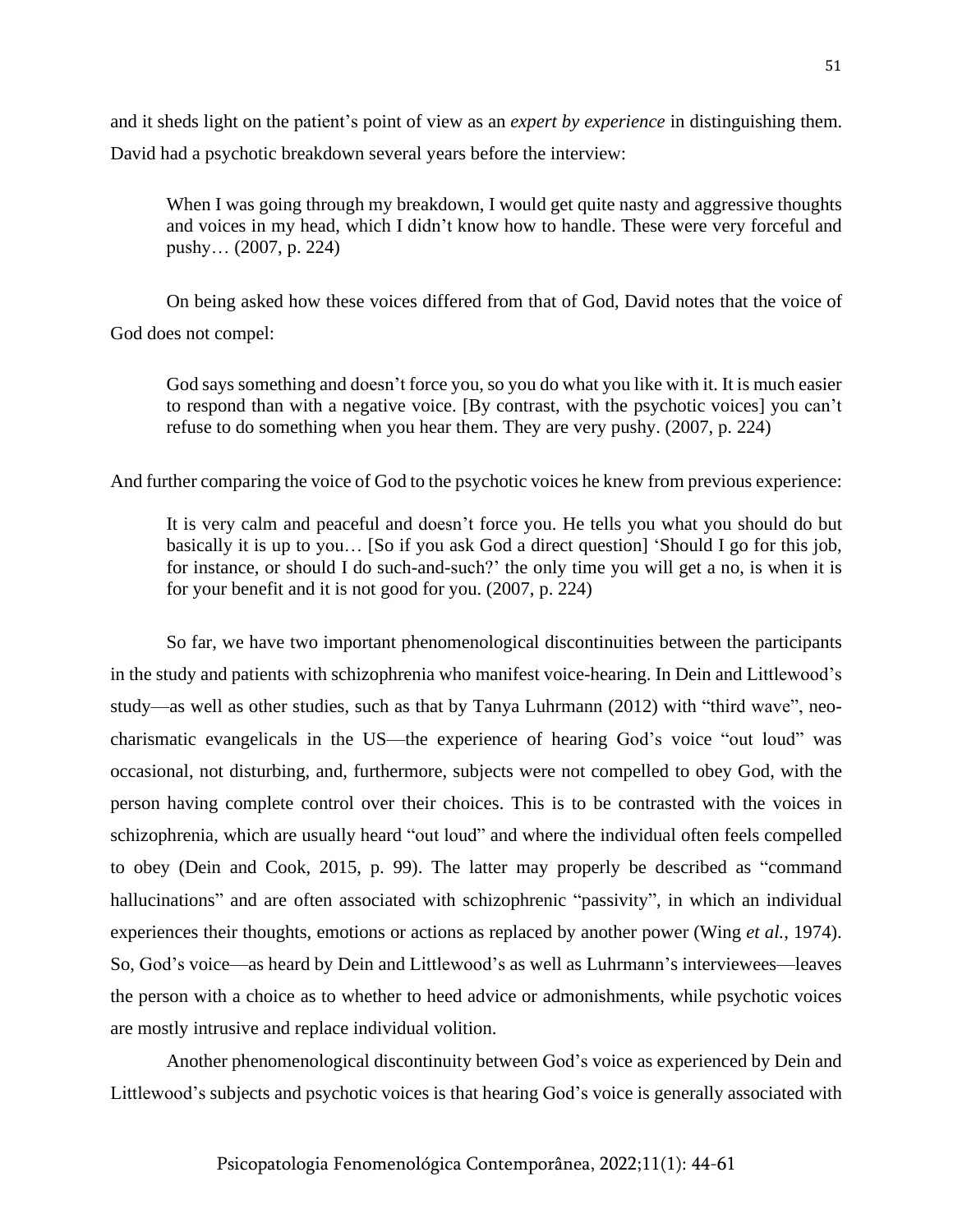positive affect including feelings of peace, certainty, and well-being, as well as physical changes such as feelings of warmth or lightheadedness (2007, p. 219). The authors also report that participants are often able to have a conversation with the voice and question or clarify what it said—something which, in the recent clinical literature on hearing voices, is widely considered therapeutic (Corstens *et al*., 2012). Regarding the character of the voice they hear, participants comment:

Yes it is just very gentle, a gentle voice. It is not demanding or controlling it is just a gentle voice.

It always encourages and it always edifies. It brings even a conviction of peace.

I hear God as sharp, crystal clear and very soft. It touches you so deeply. It is so clear you know it is not your own thinking.

I wouldn't describe it as a voice of another human being. It is a voice I came to recognize in the early stages of my Christianity as being quite distinct, quite unique . . . It is soft, not like a male or female voice. I couldn't really put a gender on it. (2007, p. 219)

So, while psychotic voices are variably aggressive and disparaging, God's voice is characteristically gentle and supportive, often associated with peaceful psychic and bodily sensations, even aiding in problem-solving and enhancing psychosocial functioning (2007, 221). However, the first-person perspectives we have seen so far raise the question of whether and how the voice-hearer can pinpoint the source of the voice as being divine (e.g., God, angels, saints) rather than being self-generated or, worse, having a malignant source (e.g., Satan, demons, evil spirits). Indeed, the origin of the voice is often scrutinized both by the voice-hearers themselves and by their pastor, and so they seek confirmation from the Holy Spirit. "David" discusses the voice with God in his mind:

Yes, because the Bible says to test the spirit.<sup>4</sup> If you have got a voice it could be a spirit. It could be God's spirit, which is good. It could be a negative spirit, which is bad, so the Bible says to test every spirit, which will confess that Jesus Christ is God. If it [doesn't] say He is, then I won't entertain him. (2007, p. 223)

<sup>4</sup> *Discretio spirituum* has a scriptural basis in the Pauline writings on spiritual gifts in 1 Corinthians 12:8–11 and consists in the practice of discernment to establish if experiences are the result of a divine or demonic encounter, or whether they were variously fraudulent and feigned, or the product of mental and somatic illness.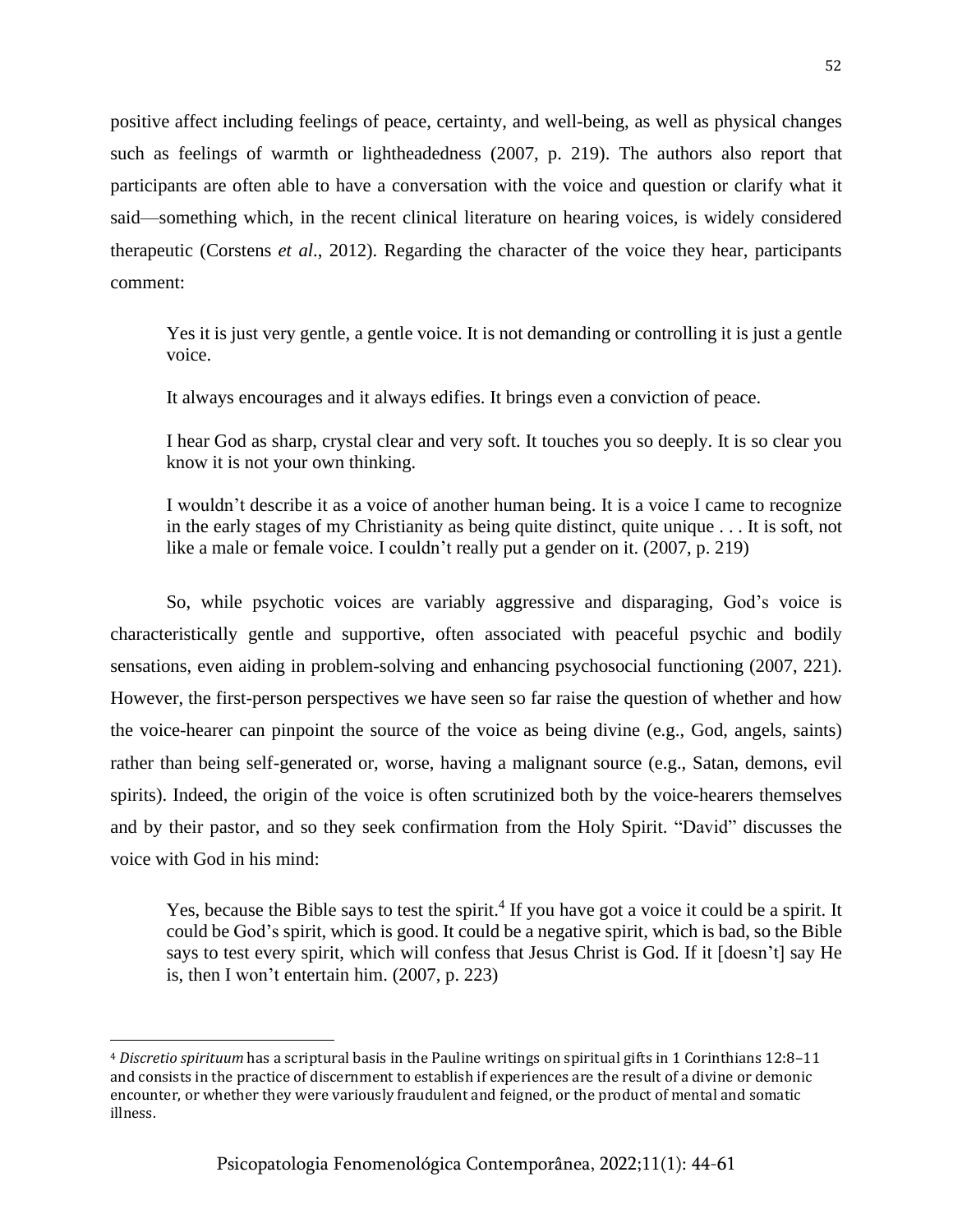The informants in Dein and Littlewood's study also emphasize that recognizing God's voice is a process of elimination. They claim that they are able to clearly differentiate God's voice from their own thoughts and from the internal voices that derive from bodily signals such as hunger and thirst. This usually involves a process of learning:

No, you don't learn to hear God's voice, you learn to recognize the voice. It is a bit like a child recognizes its parents' voice and recognizes the voices they are close and attached to. I have learnt to hear and recognize God's voice but nevertheless no matter what I get in terms of inspiration it has to be assessed because I have to be responsible for my actions. (2007, pp. 222-3)

Second, they claim that they are able to clearly differentiate God's voice from that of the enemy or evil spirits. In that respect, they generally hold that God would only speak something from the Bible or something that is positively encouraging.

The only response to that is when I have heard people say 'It was God's will that I went and slaughtered or killed a person' you know it is a mental illness, because God would not have said that.

God does not act outside of his nature or his character. If people were saying things outside his nature and character I would question it.

The only thing I would say to that is if it contradicts anything that I believe God is about I would say it wasn't from God. (2007, p. 223)

Given such phenomenological discontinuities between benign and pathological voicehearing, Dein and Littlewood conclude that the voice of God cannot be held to be *ipso facto* pathological. Realizing this fact gives us a hint of how profoundly harmful medicalizing tendencies can be and raises the question of why anomalous experiences such as voice-hearing become pathological (or lead to pathology) when they do.

# **Epidemiological continuity**

Even though it is popularly thought that anomalous experiences occur most commonly in the context of a psychiatric disorder such as schizophrenia, it is a growing consensus that voicehearing and other "psychotic-like phenomena" happen both in clinical and non-clinical populations, existing on a continuum with normal experience (Strauss, 1969). This so-called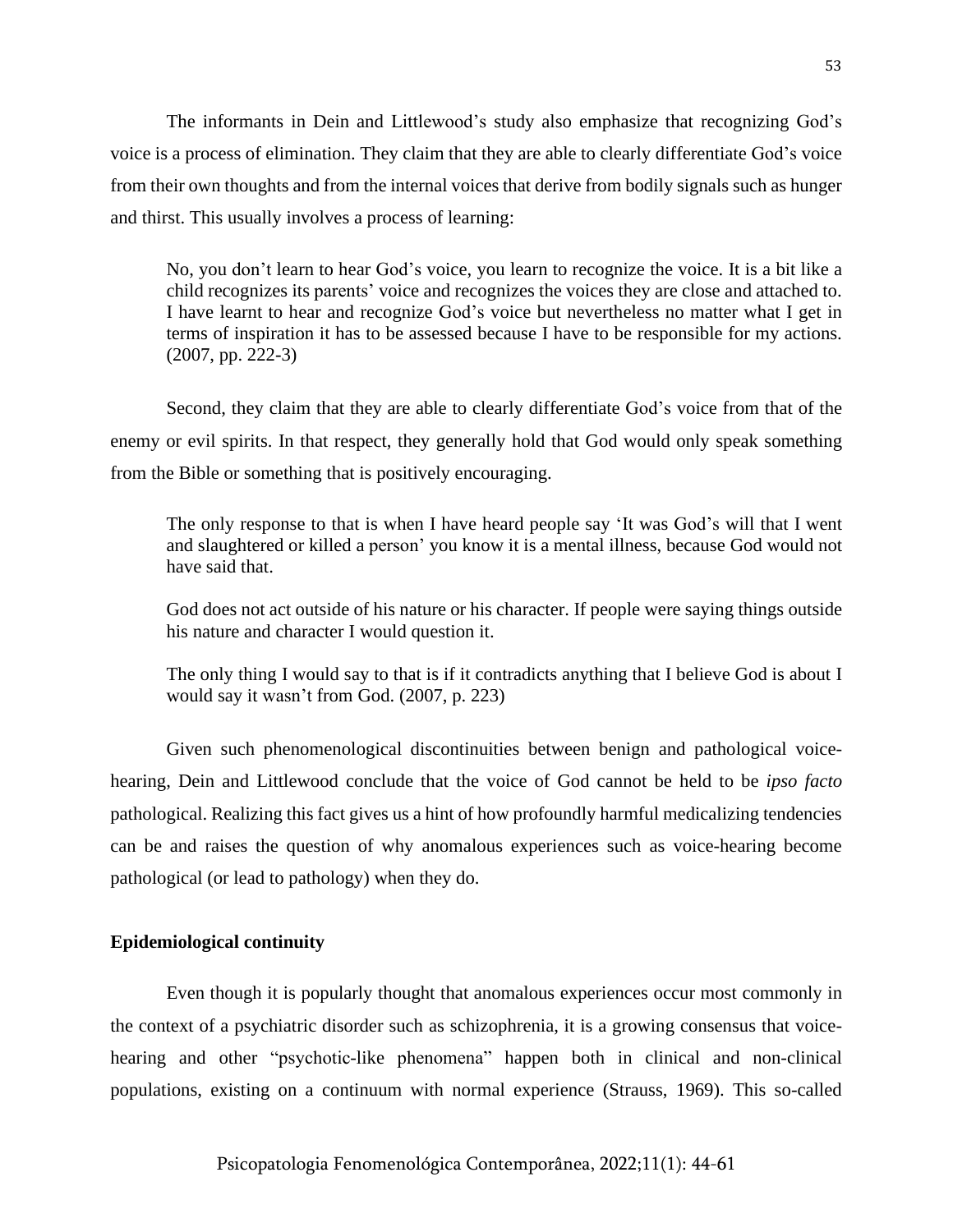"psychosis continuum" has been proposed in multiple forms throughout the history of psychiatry, but efforts to explain it have seen an exponential increase in the last 20 years (van Os *et al.*, 2009). As we have just seen, while many people who have anomalous experiences are distressed by them, being subsequently diagnosed with a psychiatric condition and requiring clinical treatment, there are also people who have anomalous experiences that resemble psychotic symptoms, but who do not experience distress, do not look for medical treatment, and hence do not receive a diagnostic label (Verdoux and van Os, 2002).

Hearing voices *is* a significant symptom of schizophrenia. But consider that while schizophrenia is a severe mental illness that affects around 1% of the population (Johns and van Os, 2001), estimations of the prevalence of voice-hearing put it around 10-15% of the population at large (Tien, 1991). Rachel Pechey and Peter Halligan (2012), for example, found that in a British sample of 1000 individuals 75% reported anomalous experiences, with 15.3% reporting voicehearing. Consider also that voice-hearing is predictably associated with lower distress in nonclinical than in clinical populations (Lawrence *et al*., 2010).

What should we conclude? In terms of ontology, epidemiological continuity suggests that the dividing line between benign and pathological voice-hearing is vague. Indeed, as Scrutton (2016, p. 173) points out, "attempts to find a (biological, phenomenological, or other) essence or substantive core of these categories has thus far been unsuccessful, and so to speak of them as natural kinds would seem to be to jump to unsubstantiated essentialist conclusions". In terms of diagnosis, epidemiological continuity suggests that in the absence of distress, dysfunction, or comorbidity, attributing psychopathology to voice-hearers is the transformation of experiences into symptoms based on considerations outside the scope of psychiatry. In terms of therapy, epidemiological continuity suggests that, in a significant amount of cases, voices can be successfully coped or dealt with through non-clinical methods, including religious ones.

Where Dein and Littlewood's study provides evidence for what Scrutton (2016, p. 172) calls the *contextualist* view of psychopathology, which regards anomalous experiences and other mental states as pathologically indeterminate, Charles Heriot-Maitland, Matthew Knight, and Emmanuelle Peters (2012) argue that anomalous experiences do not inevitably lead to psychiatric conditions and that people can experience psychotic-like phenomena while continuing to function effectively. In other words, psychopathology does not emerge out of anomalous experiences alone, but in conjunction with responsive and contextual factors.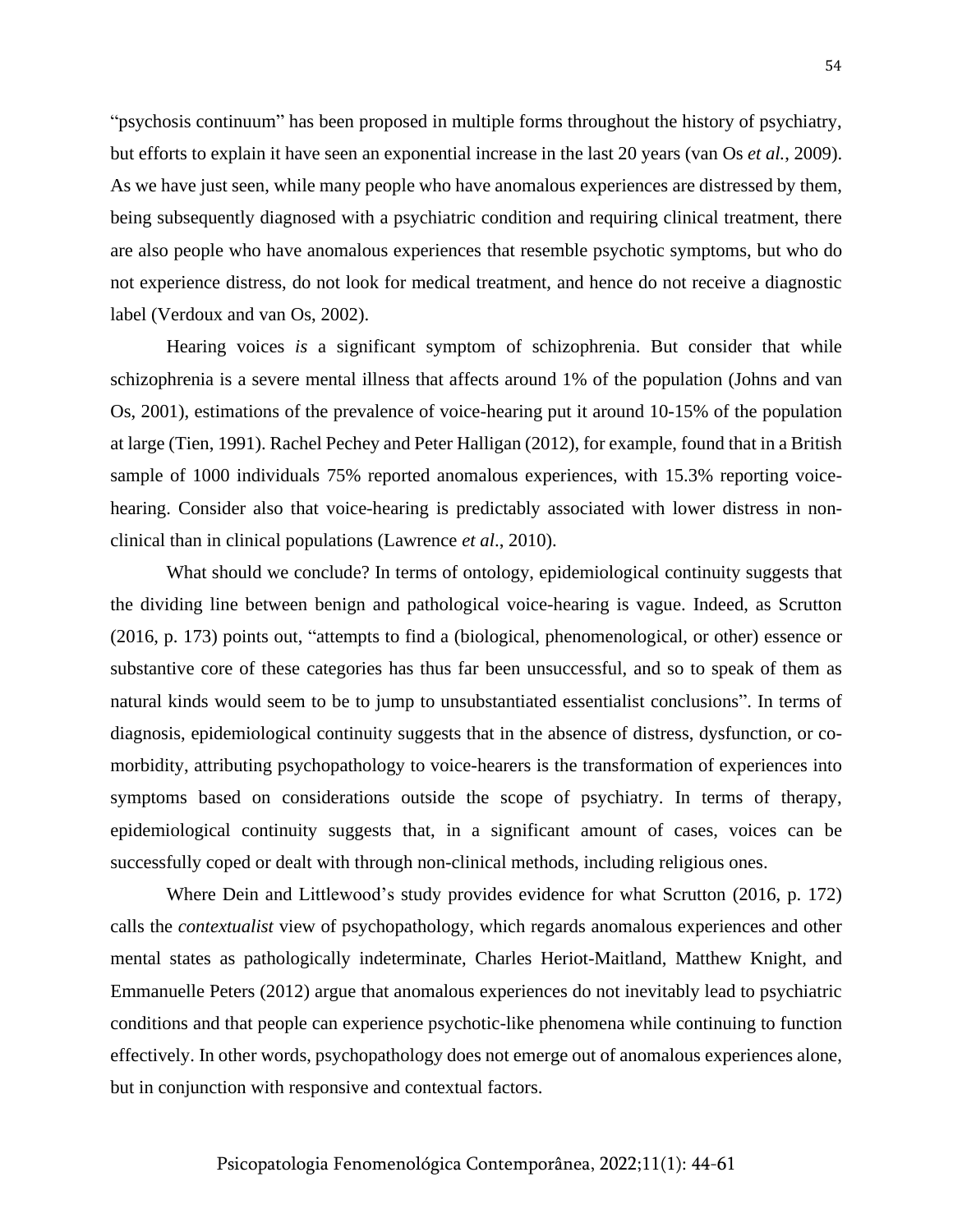To investigate this hypothesis, Heriot-Maitland and colleagues interviewed 12 people who reported having anomalous experiences in the 5 years previous to the study. They analyzed the qualitative data they gathered using IPA. The participants were split into two groups of equal size, one clinical and the other non-clinical, depending on whether they had been involved with mental health services as a result of their experiences. The anomalous experiences reported by the participants in the clinical group were: receiving visions from God; body taken over by spirits; telepathic communication and speaking with God; receiving symbolic messages from other realms; hearing voices, and thoughts of being watched or filmed; and hearing voices when nobody is there. The anomalous experiences reported by the participants in the non-clinical group were: body taken over by spiritual energy; visions of people who have died and religious figures; receiving words directly from God; spiritual calling, and developing intuitive perception; visions and voices of spirits (mediumship skills); and body taken over by an external force.<sup>5</sup>

Heriot-Maitland and colleagues analyzed inter-group similarities in the triggers and subjective nature of experiences, and group differences in the interpersonal and personal contexts, as well as how the experiences were incorporated into their lives. The authors were able to distinguish the factors involved in having an anomalous experience from those involved in it becoming diagnosable as pathological. They found that, while triggers and the initial subjective experience were similar in both clinical and non-clinical groups, having the experience validated was associated with a non-clinical outcome. This difference can be illustrated by the following accounts, the first of which is from a clinical and the second from a non-clinical participant:

[I] relayed this experience to psychiatrists in the [hospital] and was sent for EEG tests, was told that I was hallucinating … this guy just didn't listen to, just obviously hadn't heard anything really that I'd said... I just felt that this really positive experience was just scrutinized and just not, just liked mocked. I didn't feel offended, I just thought they were being really stupid, and disregarding this kind of, yeah, really important thing. (2012, p. 46)

Somebody came up to me and said "well, you know, we really need to hear from you. That's a very powerful message to people, and they need to hear that message". And that did matter to me. (2012, p. 47)

<sup>5</sup> Note that, if the two groups were to be mixed up, it would be impossible to identify which participants belonged to the clinical or non-clinical group based on the content of their experiences alone. This, of course, was the intention of Heriot-Maitland *et al*.'s screening: to control for the experiences themselves in order to make phenomenological and contextual comparisons.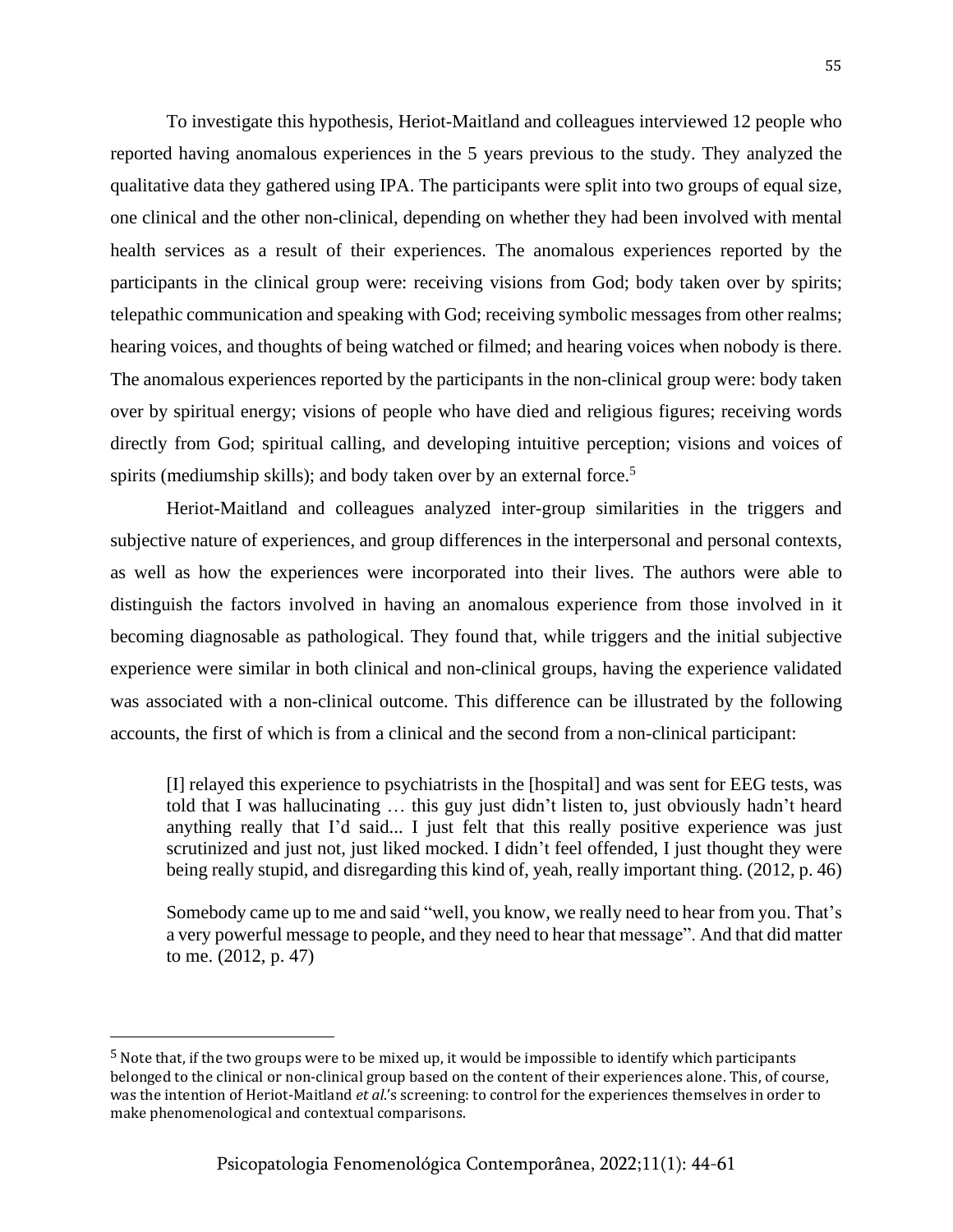As Heriot-Maitland and colleagues note, for the person who is already hesitant about how best to incorporate their experience into their social world, the difference between these two interactions can be substantial. They point out that this seems to be the major difference between the clinical and non-clinical groups, who had generally reported quite similar experiences both in triggers and in subjective nature.

The researchers conclude that it is nothing in the anomalous experience itself that determines its interpretation as a clinical condition, but rather the wider personal and interpersonal contexts through which this experience is subsequently integrated. In other words, there is nothing inherently pathological in such anomalous experiences, since in certain contexts they do not cause distress or dysfunction. Rather, pathology emerges from anomalous experiences "when the meaning of the [anomalous] experience is failed to be acknowledged through a lack of integration with the inter-personal and background personal contexts" (Heriot-Maitland *et al*., 2012, p. 50). As we saw in the case of hearing the voice of God within the validating context of a Pentecostal church, this correlates with the experience being overwhelmingly positive, with many voice-hearers reporting its utility in situations of doubt or difficulty.

#### **Meaning**

While not every voice-hearer would classify their experiences as religious, or even be open to reframing their previous experiences in such a manner, many do describe them in that way some from the beginning, others through contact with religious subcultures in which their experiences are validated. In these contexts, anomalous experiences such as voice-hearing, but also visions or sensing the presence of the dead may be considered a "gift" that can enrich and enhance one's life.

One group of individuals that provides such a context are mediums who believe they receive information from spirits in the form of voices and visions that are not available to others. Mediumistic experiences are integral to many religious traditions throughout human history and are arguably part of the Greek, Roman, and Judeo-Christian roots of Western society, which were passed down through oracles and prophets. In the West today, these can be found mostly in Spiritualist churches (or centers, as practitioners of Kardecist Spiritism call them). In their study of British Spiritualist mediums, Elizabeth Roxburgh and Chris Roe (2014) conducted interviews with 10 participants and, using IPA, identified themes that illuminated aspects of the mediumistic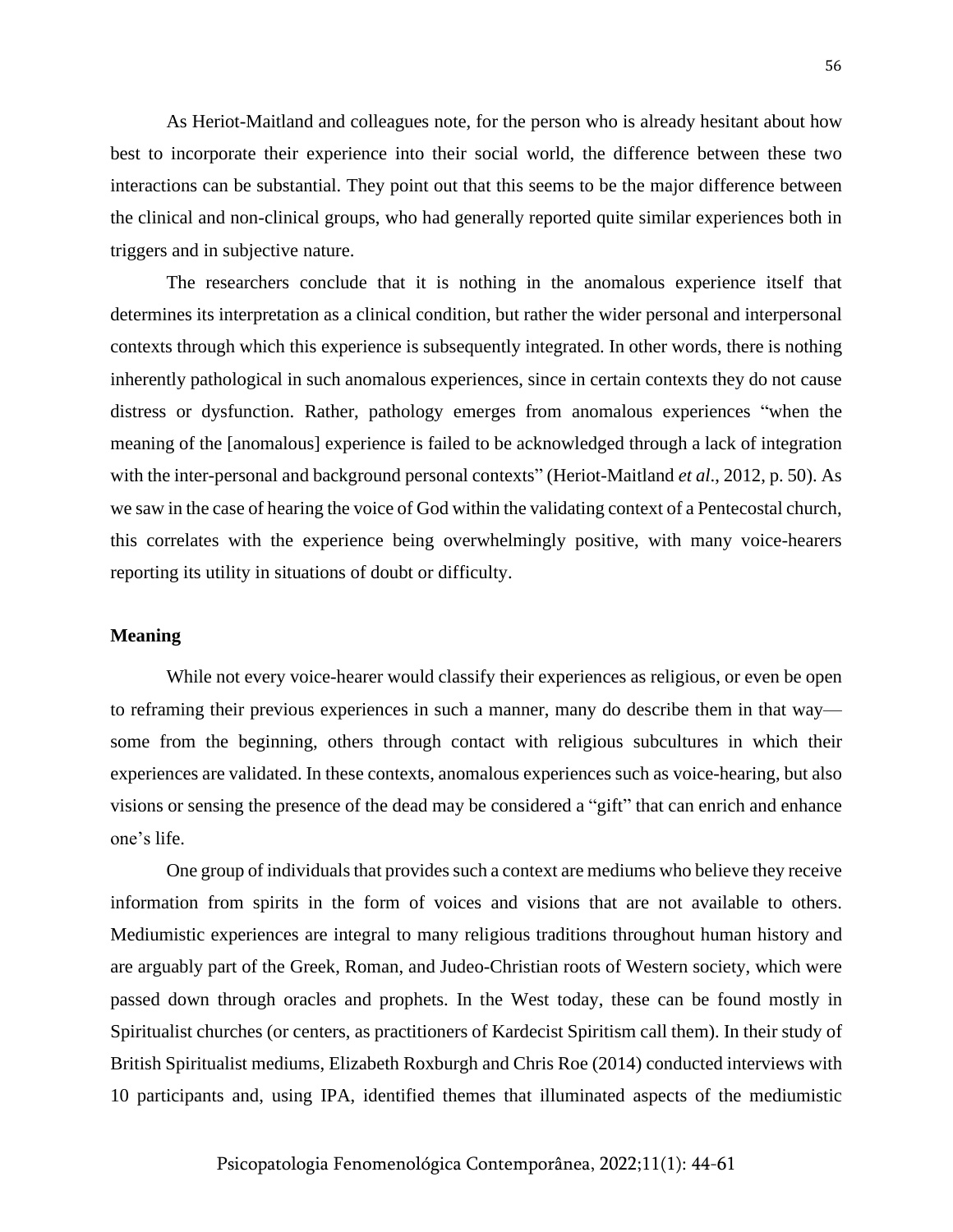experience that have therapeutic implications for individuals who have similar experiences but become distressed by them. Chief among these was the theme of the search for meaning, or the normalization of mediumship. When Roxburgh and Roe asked their subjects how they became (or rather found out that they were) mediums, most reported experiences that had normalized mediumship for them. Their explanations focused on how mediumship had always been an ordinary occurrence in their lives or how mediumship helped to construct a personal framework for making sense of reality as they experienced it, whereby their "anomalous" experiences were interpreted as "normal".

Before being normalized within a religious framework, many participants in Roxburgh and Roe's study spoke about having an overwhelming fear, at the onset of their experiences, that what they were going through was a form of mental illness. This is particularly evident in the account of "Sarah", who describes her experience in detail:

The first memory that I actually have was hearing voices after my father died (...) one night I went to bed and I woke up and I'd had these voices talking to me saying that my dad was fine, he was living, there wasn't a problem, he wouldn't want me to be upset. And I thought I was dreaming, so I thought "pull yourself together", and as I turned over to go back to sleep the voices were still there, so I thought "sit up in bed, sort myself out" because I really thought this was still all to do with a dream I was having. So I sat up and these voices were still there in my head, still talking to me, so I thought "I'm losing it, I'll go down and make a cup of tea." So I went down and all the while I was making this cup of tea these voices were still talking to me, so the next day I said to my husband, "You know, I really must be having a nervous breakdown, I need to go to the Doctor's." So I went to the Doctor's and I told him what had happened. I said I must be having a nervous break-down, so he gave me some pills – as they do – told me to go away for a few days and just try and chill and relax. So my husband at that stage worked away quite often, and he was going to Wales, so I said to him "I'll come with you and we'll have a few days." [I] never took the pills because I don't take tablets, I don't believe in that sort of thing, I never even got them but all the while that I was on holiday I'd still got these voices talking to me, so at that stage when I got back I thought, "Right this is me and now I need to cure myself to get better" so I just pulled myself together, blocked absolutely everything out, thought I've just really got to get back on track and I did that. I did that probably for about 6–7 years (...) I started to talk to [a Spiritualist she had met] about what happened with my dad and different things and her sister was a medium but not local and I went with her one day to meet her sister who was lovely. And we sat just chatting about things and that is when my interest started because they were explaining things to me because that was my first real knowledge that somebody was talking to me (...) Steph and her sister were starting to explain all these things to me and all the little things that had happened over the years which you just put down as "Oh that must be that and that must be that" so you know, things just started making sense. (2014, p. 647)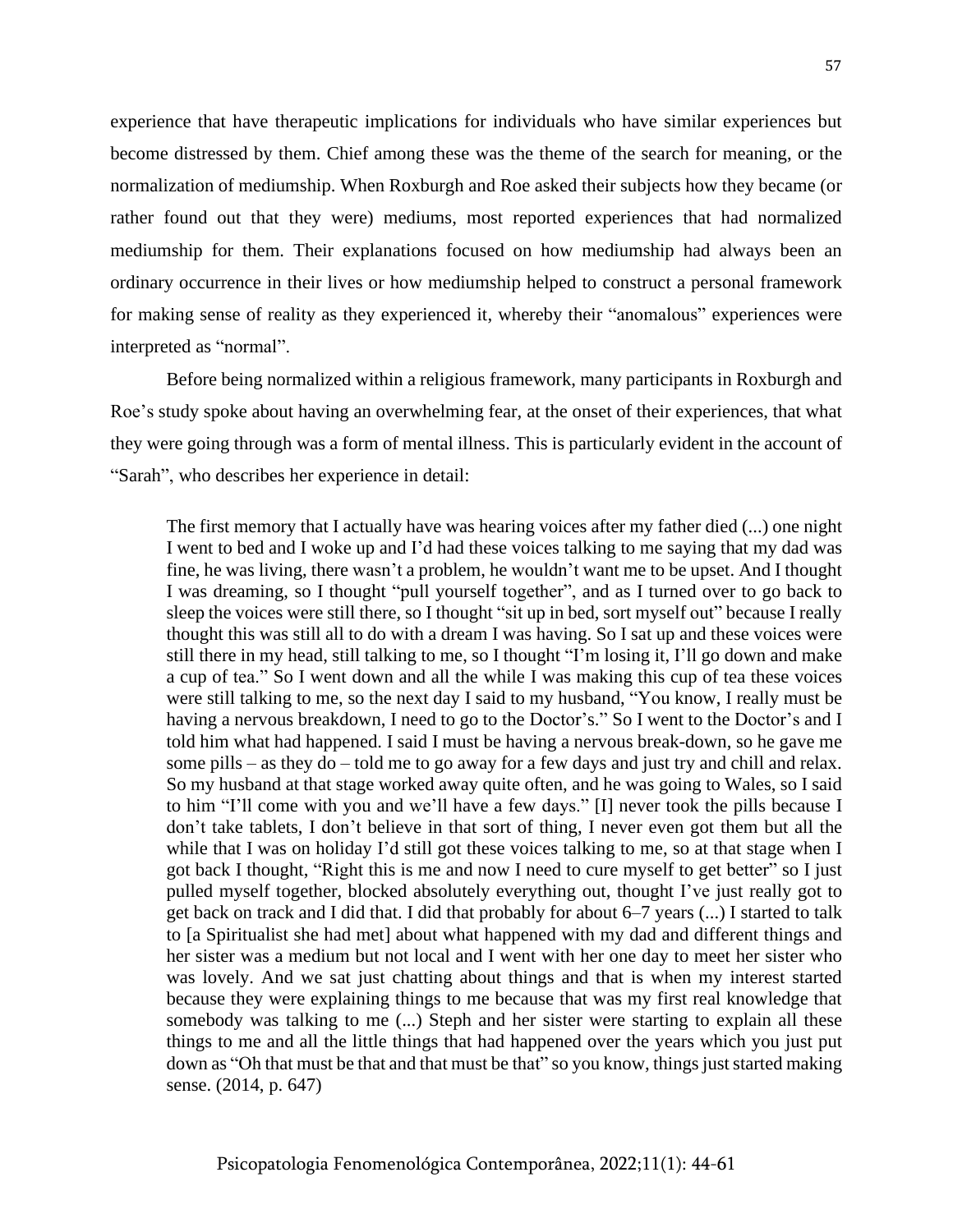Such religious reframing of anomalous experiences through contact with a normalizing framework echoes the early work of Paul Chadwick and Max Birchwood (1994), whose cognitive model theorizes that *beliefs about voices* (e.g., regarding identity, power, intention, and control) are key to understanding distress and maladaptive responding in pathological voice-hearing. Conversely, such a cognitive model explains why mediums are more likely to view their voices as benevolent and engage more with them than do psychiatric voice-hearers (Andrew *et al*., 2008).<sup>6</sup> A religious tradition that enables the development of positive feelings towards one's voices can, therefore, be therapeutic. It comes as no surprise, then, that in Lana Jackson, Mark Hayward, and Anne Cooke's (2001) study of 12 people who have positive experiences of hearing voices, only one subject did not belong to a religious group, although this was not the deliberate object of the study:

Most participants felt that their voice-hearing experiences were meaningful and therefore sought alternative understandings (often spiritual) to an illness-based medical view. Those who had received a diagnosis of mental illness tended to view their voices as more than just 'a bunch of symptoms that need fixing' (Rachel). This often conflicted with the medical approach they were offered. (2001, p. 491)

Reframing was transformative of their experience because, as one participant put it, it enabled "understanding what was happening for me, giving it meaning and breaking down the fear that I had around not knowing and thinking that I was a complete freak, really different and ill" (2001, p. 492). As Arthur Frank (1995, p. 6) observes, the postmodern experience of illness "begins when people recognize that more is involved in their experiences than the medical story can tell". Once there are cultural resources available which provide a means of understanding and managing the experience, then, and only then, can a proper judgment of the pathological character of an anomalous experience begin to be made.

A lack of conceptual and intellectual resources by which to make sense of anomalous experiences may result in those experiences being unjustifiably pathologized because positive interpretations or coping strategies have not been exhausted. This gap in collective hermeneutical

 $6$  This does not mean that mediums are not subject to hearing and actively engaging with malevolent voices. Mediums are usually trained to choose when to engage with voices rather than attempting to block them and it is considered important for them to share their experiences with others and normalize them as "part of the journey" towards becoming a medium. Cf. Taylor and Murray (2012). Thanks to Rogério Severo for raising this point.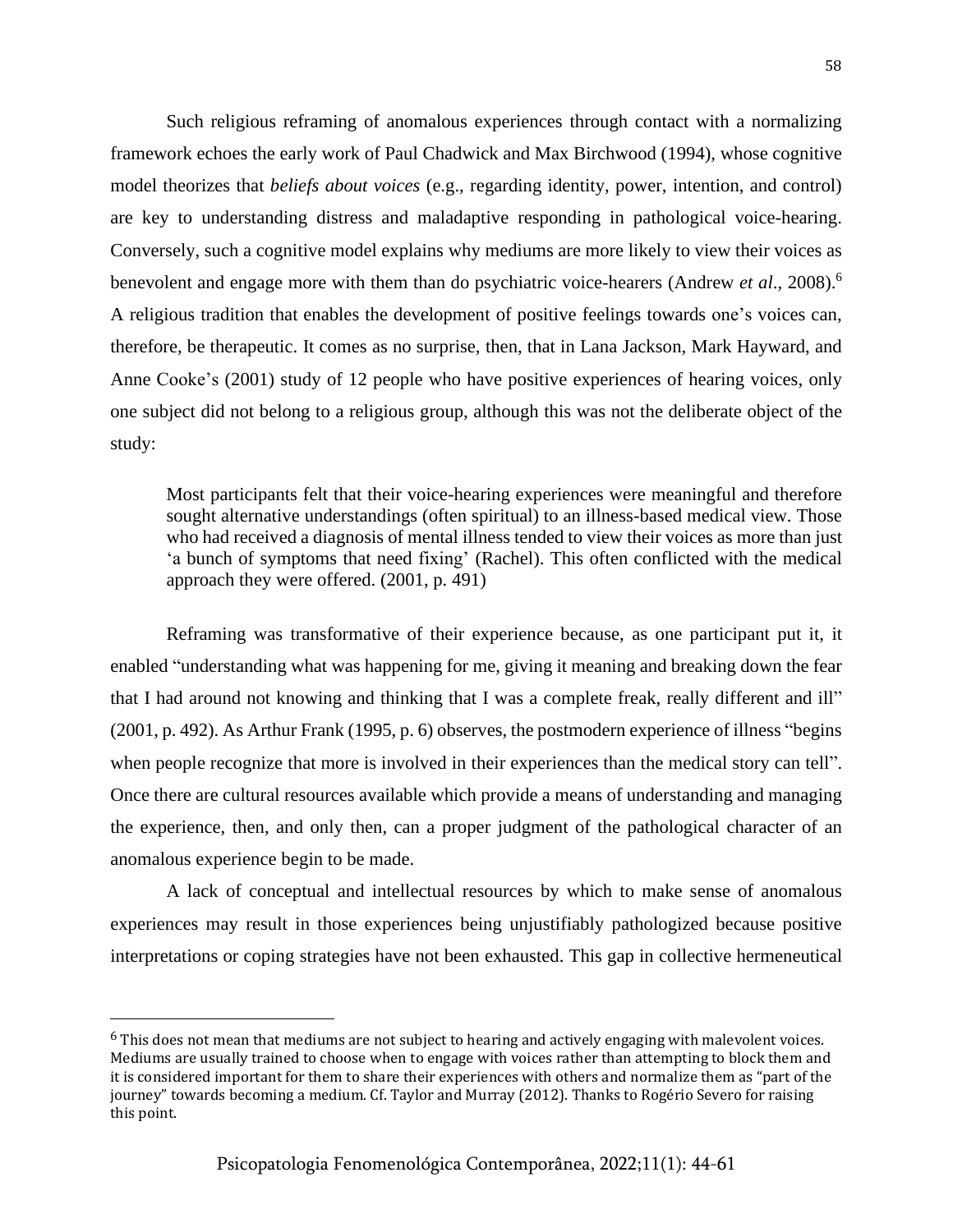resources must be bridged whenever possible, but it is usually not any one individual's fault. That being said, when experients choose to recount their anomalous experiences to laypeople or clinicians and receive negative, pathologizing responses because the latter willfully ignore the positive resources and contexts through which the subject interprets their own experiences, then a wrong has been done to them in their capacity as a knower (Kidd and Carel, 2017). When health services and societies as a whole ignore that patient testimonies and interpretations carry epistemic authority, systematically overlooking the realm of lived experience in carrying out judgments of pathology, then the result is a deep and willful form of hermeneutical marginalization.

#### **Concluding Remarks**

Simon McCarthy-Jones (2012, pp. 372-3) observes that 'For most of history, voice-hearers have only had one destiny, and that is silence. The silence of the voices they hear has been the definition of health, and their opinions on the meaning of their voices when in conflict with the prevailing paradigm, be this medical or religious, have been silenced'. In this paper, I have attended to studies which are exemplary in their efforts to correct this harmful attitude. These studies employ the analysis of first-person accounts of benign anomalous experiences, as well as their comparison to their psychiatric counterparts, and demonstrate the primacy of the epistemic role of phenomenology in discerning benign from pathological experiences. Attending to these firstperson accounts inevitably leads to the conclusion that anomalous experiences are not inherently pathological—a fact that is corroborated by the epidemiological continuity of "psychotic-like phenomena" (Verdoux and van Os, 2002; Heriot-Maitland *et al*., 2012).

We have seen that the way an experience is narrated and interpreted is an integral part of the experience. Hasty clinical colonizations of anomalous experiences can transform them into real symptoms, even in the initial absence of distress, dysfunction, or co-morbidity. Profound neglect of the subject's lived experience, coupled with a gap in hermeneutical resources for its interpretation, partially explains how a benign anomalous experience may be considered sufficient for a judgment of pathology. The clinical consequences of this attitude are appalling, not only because they close off potentially therapeutic avenues, but because the framing of a benign experience in medicalized terms risks being a self-fulfilling prophecy.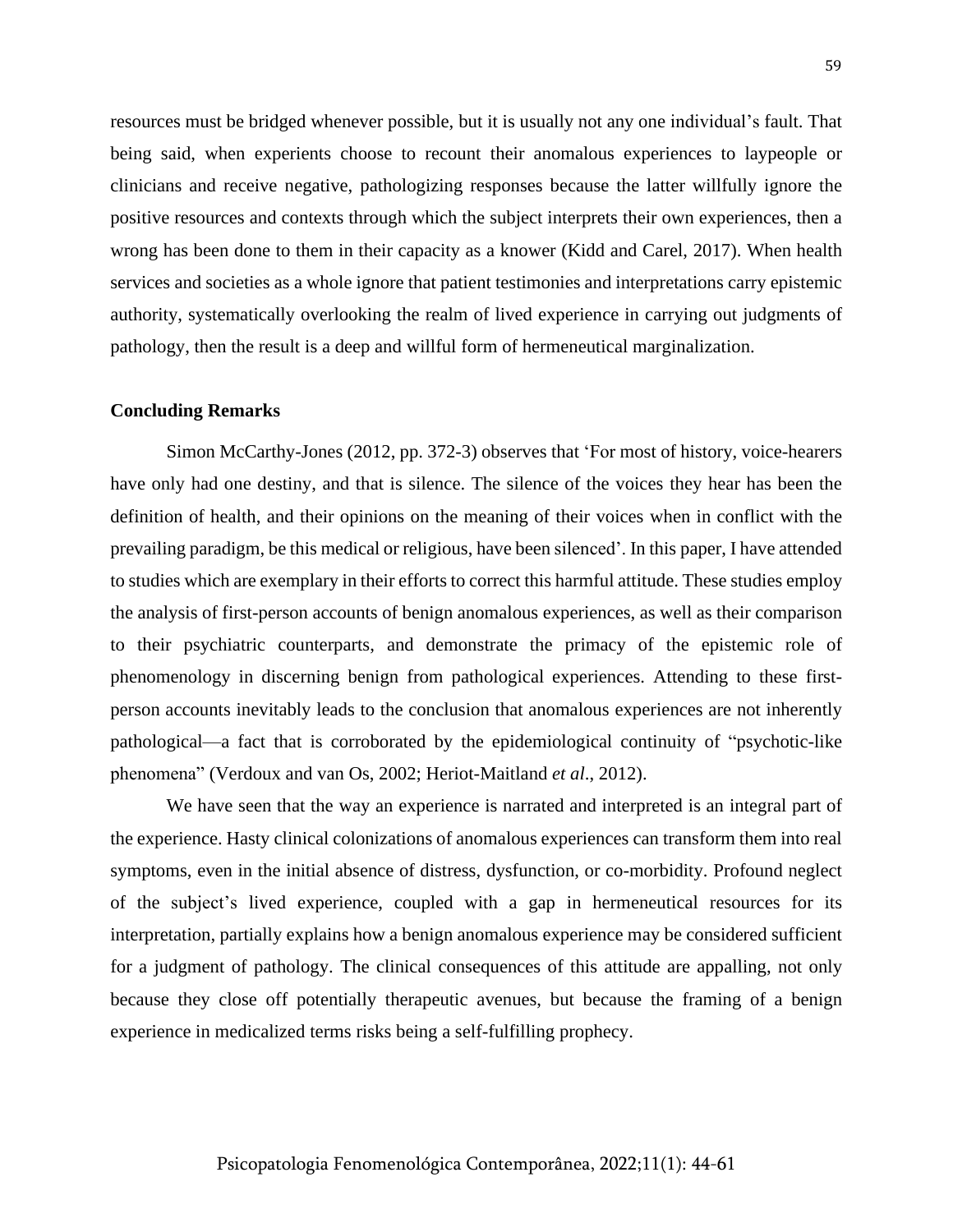## **References**

- Andrew, E.M.; Gray, Nicola S., & Snowden, Robert J. (2008). The relationship between trauma and beliefs about hearing voices: A study of psychiatric and non-psychiatric voice hearers. *Psychological Medicine* 38, 1409-1417.
- Chadwick, P. & Birchwood, M. (1994). The omnipotence of voices: A cognitive approach to auditory hallucinations. *British Journal of Psychiatry* 164, 190-201.
- Cook, C.C.H. (2019). *Hearing Voices, Demonic and Divine: Scientific and Theological Perspectives*. Oxford: Routledge.
- Corstens, D.; Longden, E., & May, R. (2012). Talking with voices: Exploring what is expressed by the voices people hear. *Psychosis: Psychological, Social and Integrative Approaches* 4, 95- 104.
- Davies, M.F., Griffin, M., & Vice, S. (2001). Affective reactions to auditory hallucinations in psychotic, evangelical and control groups. *British Journal of Clinical Psychology* 40, 361-370.
- Dein, S. (2010). Judeo-Christian religious experience and psychopathology: the legacy of William James. *Transcultural Psychiatry* 47, 523-547.
- Dein, S. & Cook, C.C.H. (2015). God put a thought into my mind: The charismatic Christian experience of receiving communications from God. *Mental Health, Religion & Culture* 18, 97- 113.
- Dein, S. & Littlewood, R. (2007). The Voice of God. *Anthropology & Medicine* 14, 213-228.
- Dillon, J. & May, R. (2002). Reclaiming experience. *Clinical Psychology* 17, 25-28.
- Frank, A.W. (1995). *The Wounded Storyteller: Body, Illness, and Ethics*. Chicago: The University of Chicago Press.
- Heriot-Maitland, C., Knight, M., & Peters, E. (2012). A qualitative comparison of psychotic-like phenomena in clinical and non-clinical populations. *British Journal of Clinical Psychology* 51, 37-53.
- Jackson, L.J., Hayward, M., & Cooke, A. (2011). Developing positive relationships with voices: A preliminary grounded theory. *International Journal of Social Psychiatry* 57, 487-495.
- James, W. (1902). *The Varieties of Religious Experience*. Glasgow: Collins.
- Johns, L.C. & van Os, J. (2001). The continuity of psychotic experiences in the general population. *Clinical Psychology Review* 21, 1125-41.
- Jones, S. (2010). Do we need multiple models of auditory verbal hallucinations? Examining the phenomenological fit of cognitive and neurological models. *Schizophrenia Bulletin* 36, 566-75.
- Kidd, I.J. & Carel, H. (2017). Epistemic injustice and illness. *Journal of Applied Philosophy* 34, 172-190.
- Lawrence, C., Jones, J., & Cooper, M.J. (2010). Hearing voices in a non-psychiatric population. *Behavioural and Cognitive Psychotherapy* 38, 363-373.
- Littlewood, R. (1997). Commentary on "Spiritual Experience and Psychopathology". *Philosophy, Psychiatry, & Psychology* 4, 67-73.
- Luhrmann, T.M. (2012). *When God Talks Back: Understanding the American Evangelical Relationship with God*. New York: Knopf.